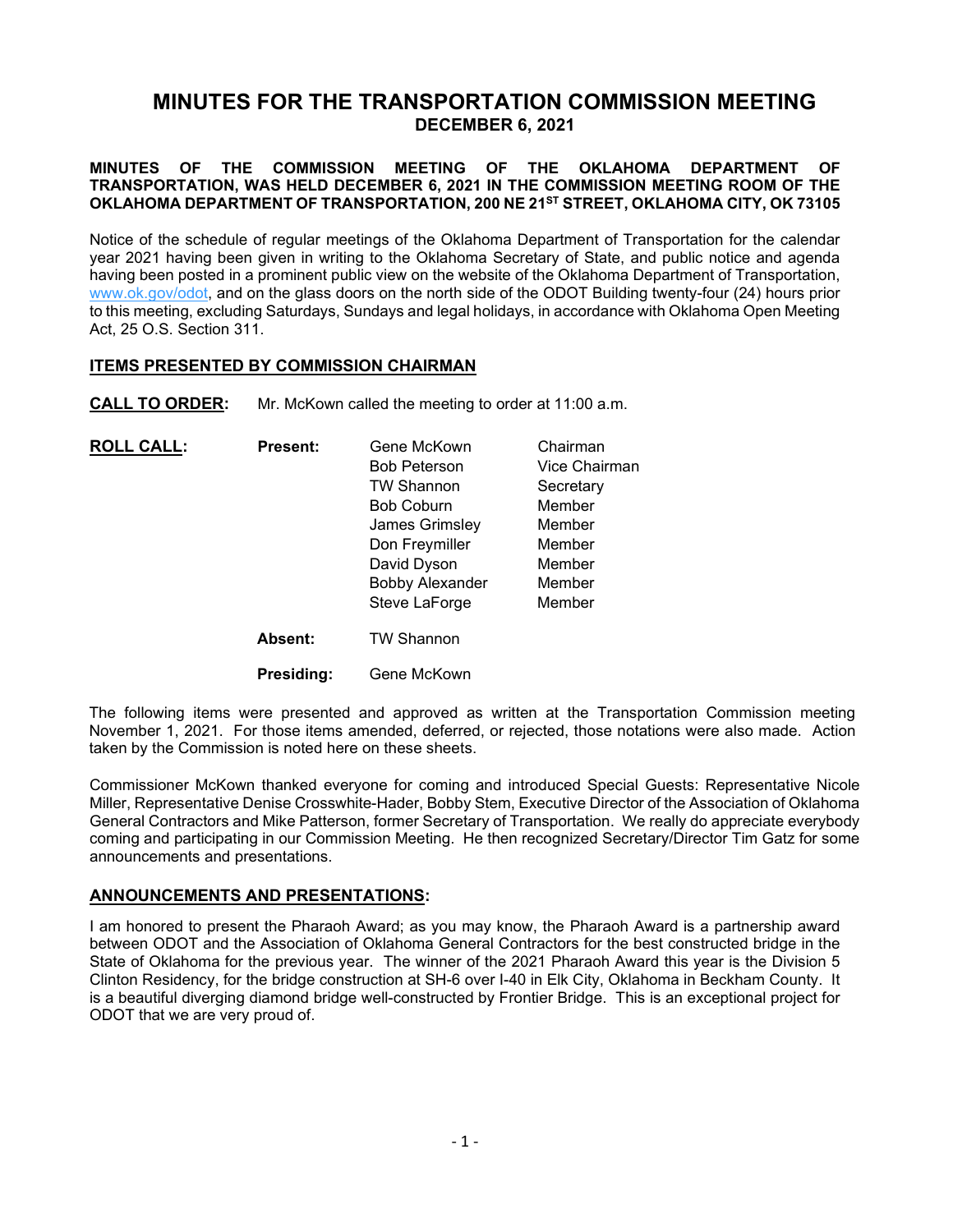He said the next award goes to Melody Johnson a 47-year employee of the Department of Transportation; she coordinates and works very closely with Keep Oklahoma Beautiful. Melody received an award from KOB that's called the "Towering Spirit Award". This award is presented to a person, program, business or organization for upholding the mission of KOB in a unique way, garnering public acclaim and having a far-reaching, positive impact. So, this recognition was very appropriate for Melody, she does an exceptional job of coordinating everything from the trash poster calendar to dealing with wildflower plots and things like that out on the highway system and our right-of-way's. We very much appreciate Melody's service to the State of Oklahoma, to the Department, and really are thankful to have somebody like her directly interacting with Keep Oklahoma Beautiful on our behalf. So again, Melody, congratulations and thank you so much for all you do!

My last recognition is to Dawn Sullivan who was chosen as the 2020 "Woman of the Year" at the WTS Awards Banquet last week. WTS stand for Women in Transportation, this a national group and we have a very strong Oklahoma chapter. We are so proud of Dawn and all of the things that she's done across her career for the Department of Transportation; and this recognition for Dawn is certainly worthwhile. We are really glad to have her on our ODOT Team, congratulations Dawn!

# **ITEM PRESENTED BY THE SECRETARY TO THE COMMISSION**

# **161. Approval of the Minutes of the Transportation Commission Meeting of November 1, 2021**

| ACTION:  | Peterson moved and Grimsley seconded that the Minutes be approved as presented. |
|----------|---------------------------------------------------------------------------------|
| MOTION:  | Carried by the following vote:                                                  |
| AYES: .  | McKown, Coburn, Grimsley, Freymiller, Dyson, Alexander, LaForge and Peterson    |
| ABSTAIN: | Shannon                                                                         |
| ABSENT:  | <b>None</b>                                                                     |

# **CONSENT DOCKET PRESENTED BY COMMISSION CHAIRMAN**

# **162. Programming of Federal Railroad Crossing Safety Funds - Section 130 Title 23 Funds - Mr. Schwennesen**

# **a) Rogers County – Commission District VIII**

Near Talala, Construction funding for a signal and surface project which includes the installation of pedestal mounted flashing lights with gates and a 32'concrete crossing surface on County Road E0310 with Union Pacific's mainline. Total cost is \$531,277.00

# **163. Speed Zone Revision – Mr. Pendley**

**a)** McClain & Cleveland Counties – District III – Along IH-35 including the Cities & Towns of Norman, Moore, Oklahoma City, Newcastle & Goldsby

# **164 Safety Improvement Projects – Mr. Pendley**

#### **a) Commissioner Districts II & III**

We have received a request from the Districts II & III Engineers for the purchase of solar powered equipment for the installation of new school zones at the following locations:

- 1. SH 113: District II In Pittsburg County along SH 113 in the Town of Indianola, to include school zone advanced warning signs with flashing beacons, rectangular rapid flashing beacons, and pavement marking improvements;
- 2. SH 1: District II In Latimer County along SH 1 near Buffalo Valley High, to include school zone advanced warning signs with flashing beacons and pavement marking improvements;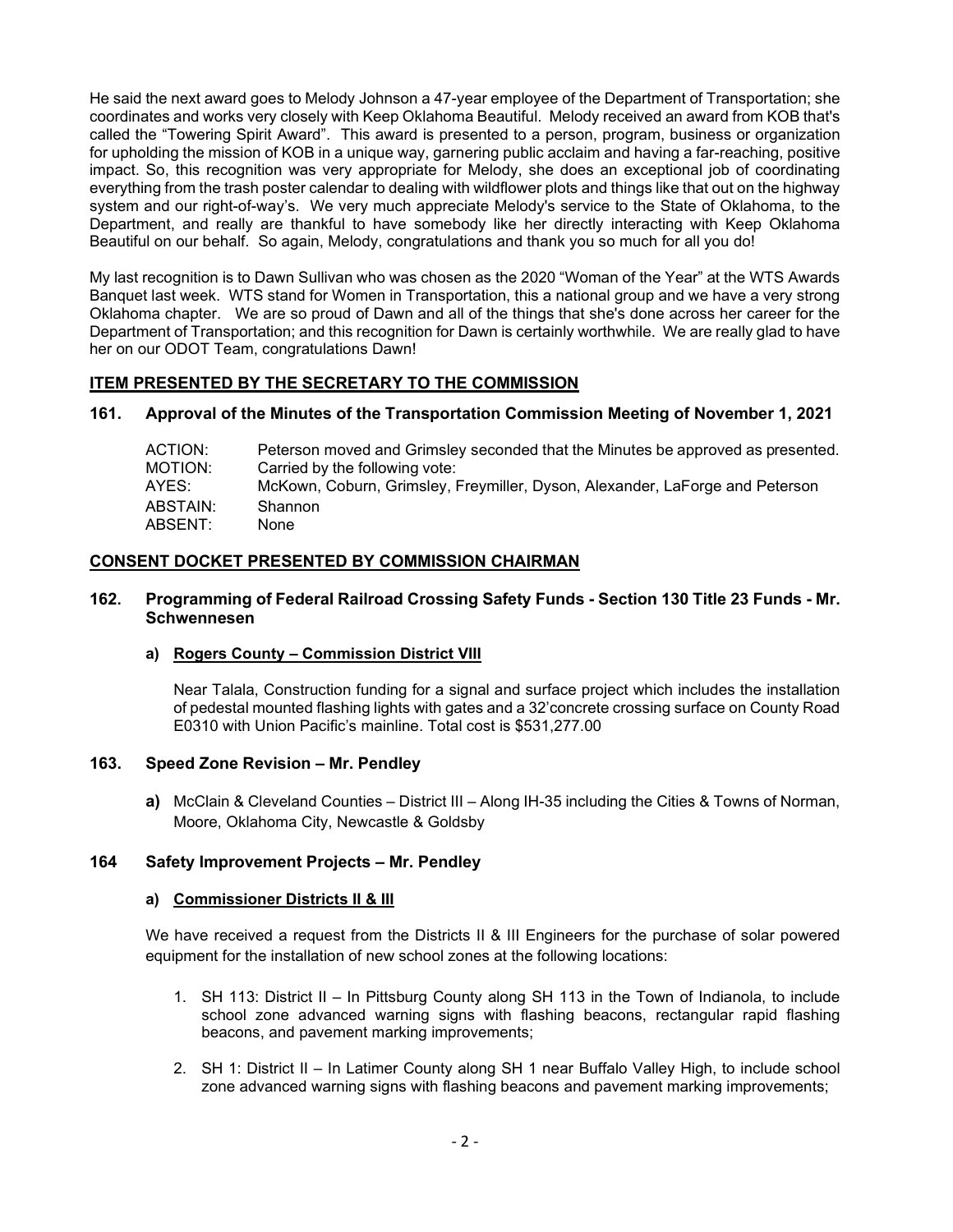- 3. US 271: District II In Pushmataha County along US 271 in the Town of Albion, to include school zone advanced warning signs with flashing beacons and pavement marking improvements;
- 4. SH 63: District II In Le Flore County along SH 63 in the Unincorporated Community of Whitesboro, to include school zone advanced warning signs with flashing beacons and pavement marking improvements;
- 5. SH 1: District III In Johnston County along SH 1 near the Town of Ravia, to include school zone advanced warning signs with flashing beacons and pavement marking improvements;

The equipment is estimated to cost \$58,000.00

# **165. Land Sales – Mr. Phillips**

- **a)** LeFlore County District II located on the west side of US-59 (Cavanal Expressway) at Brandon Lane on the west side of Poteau, OK – \$6,000.00
- **b)** Oklahoma County District IV located along the I-235 corridor from NE 13<sup>th</sup> Street, south to NE 5<sup>th</sup> Street in Oklahoma City, OK - \$547,661.57
- **c)** Oklahoma County District IV located on the east side of I-35, at the northeast corner of SE 59th Street in Oklahoma City, OK - \$625,750.00
- **d)** Tulsa County District VIII located along the north side of SH-20, east of US-169 in Collinsville, OK at N. 192nd E. Avenue in Tulsa County, OK - \$14,110.00
- **e)** Tulsa County District VIII located along the north side of SH-20, east of US-169 in Collinsville, OK at Fairy Tale Lane in Tulsa County, OK - \$14,110.00
- **f)** Muskogee County District I located along US-62 (W. Shawnee Street) in the City of Muskogee on the north side of US-62 at N.  $11<sup>th</sup>$  Street W - \$66,250.00

| ACTION: | Dyson moved and Alexander seconded that the Items be approved as presented;  |
|---------|------------------------------------------------------------------------------|
|         | Noting that Item No. 165. c) was removed due to a fire at that location      |
| MOTION: | Carried by the following vote:                                               |
| AYES:   | McKown, Coburn, Grimsley, Freymiller, Dyson, Alexander, LaForge and Peterson |
| NAYES:  | None                                                                         |
| ABSENT: | Shannon                                                                      |
|         | FUR OF CONOFUT BOOKET                                                        |

#### **END OF CONSENT DOCKET**

# **ITEMS PRESENTED BY DIRECTOR OF ENGINEERING – Mr. Tegeler**

#### **166. Programming Item**

Tulsa County – District VIII – a project to repair vehicle impact damage to New Haven Ave. over SH-11, located 1.0 Mile East US-75 - \$35,000.00 - Party responsible for the damage is known.

| ACTION: | Grimsley moved and Coburn seconded that the Items be approved as presented.           |
|---------|---------------------------------------------------------------------------------------|
| MOTION: | Carried by the following vote:                                                        |
| AYES:   | McKown, Coburn, Grimsley, Shannon, Freymiller, Dyson, Alexander, LaForge and Peterson |
| NAYES:  | None                                                                                  |
| ABSENT: | None                                                                                  |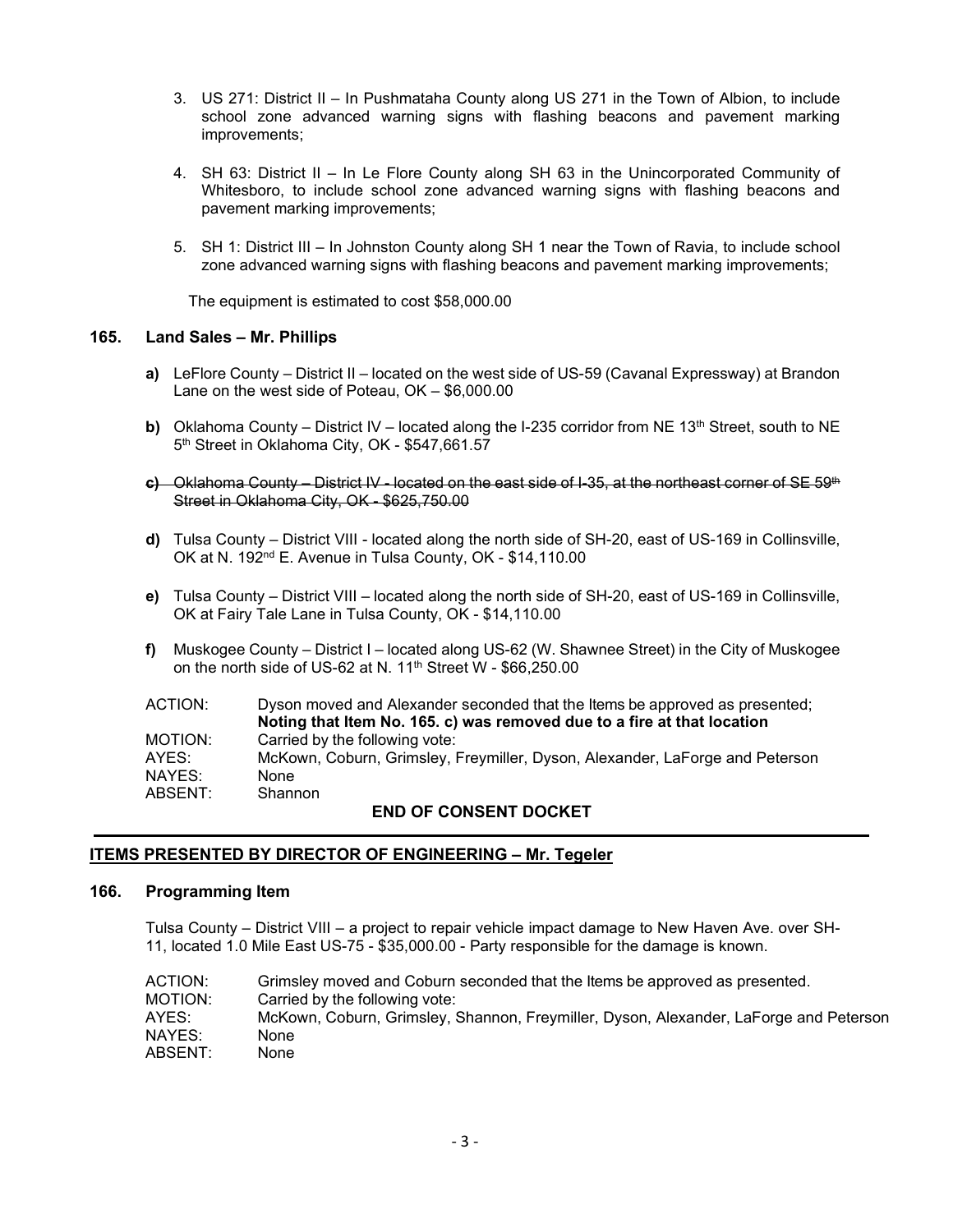# **167. Engineering Contracts**

**a)** Statewide – All Districts – On-Demand Biological Assessments & Studies

|                                                                                                                                                                       | CI-2350A<br>CI-2350B<br>CI-2350C<br>CI-2350D<br>CI-2350E                                                                    | <b>Blackbird Environmental, LLC</b><br>Cox McLain Environmental Consulting, Inc.<br>Environmental Solutions & Innovations, Inc.<br>HDR Engineering, Inc.<br>Olsson, Inc. |                                                                                                                                                                          |
|-----------------------------------------------------------------------------------------------------------------------------------------------------------------------|-----------------------------------------------------------------------------------------------------------------------------|--------------------------------------------------------------------------------------------------------------------------------------------------------------------------|--------------------------------------------------------------------------------------------------------------------------------------------------------------------------|
|                                                                                                                                                                       |                                                                                                                             | Total aggregate increase for these 5 contract supplements is \$1,250,000.00                                                                                              |                                                                                                                                                                          |
|                                                                                                                                                                       |                                                                                                                             | approximately 0.6 miles southeast of SH-56.                                                                                                                              | b) Seminole County – District III - to prepare construction plans for US-270: over Unnamed Creek,                                                                        |
|                                                                                                                                                                       | CI-2343B                                                                                                                    | H.W. Lochner, Inc.                                                                                                                                                       | \$240,700.00                                                                                                                                                             |
| C)                                                                                                                                                                    | Dewey County - District V - to prepare construction plans for US-60: at Seiling Creek, located 0.9<br>miles east of US-183. |                                                                                                                                                                          |                                                                                                                                                                          |
|                                                                                                                                                                       | CI-2343D                                                                                                                    | Olsson, Inc.                                                                                                                                                             | \$196,680.00                                                                                                                                                             |
| <b>d)</b> Kiowa County – District V - to prepare construction plans for SH-54: at Unnamed Creek, located<br>8.9 miles north of US-62                                  |                                                                                                                             |                                                                                                                                                                          |                                                                                                                                                                          |
|                                                                                                                                                                       | CI-2343E                                                                                                                    | Poe & Associates, Inc.                                                                                                                                                   | \$263,800.00                                                                                                                                                             |
| e) Tulsa County – District VIII - to provide preliminary engineering and prepare construction plans for<br>US-75: from 151 <sup>st</sup> , north three miles to 121st |                                                                                                                             |                                                                                                                                                                          |                                                                                                                                                                          |
|                                                                                                                                                                       | CI-2344                                                                                                                     | Poe & Associates, Inc.                                                                                                                                                   | \$3,549,785.00                                                                                                                                                           |
|                                                                                                                                                                       | ACTION:<br>MOTION:<br>AYES:<br>NAYES:<br>None<br>ABSENT:<br>None                                                            | Carried by the following vote:                                                                                                                                           | Peterson moved and Freymiller seconded that the Items be approved as presented.<br>McKown, Coburn, Grimsley, Shannon, Freymiller, Dyson, Alexander, LaForge and Peterson |

# **168. Engineering Contract Supplements**

**a)** Statewide – All Districts – On-Demand Bridge Assessments

| CI-2216A | Supplement 1 | Olsson, Inc.                         |
|----------|--------------|--------------------------------------|
| CI-2216B | Supplement 2 | Poe and Associates, Inc.             |
| CI-2216C | Supplement 2 | Purkeypile Engineering, LLC          |
| CI-2216D | Supplement 1 | Walter P. Moore and Associates, Inc. |

Total aggregate increase for these 4 contract supplements is \$1,000,000.00

**b)** Rogers County – District VIII – this supplement is for additional engineering to develop final construction plans for I-44/US-412: From I-244/I-44 Interchange, extend east to SH-66

| EC-659 | Supplement 7 | Benham Design, LLC | \$1,502,100.00 |
|--------|--------------|--------------------|----------------|
|--------|--------------|--------------------|----------------|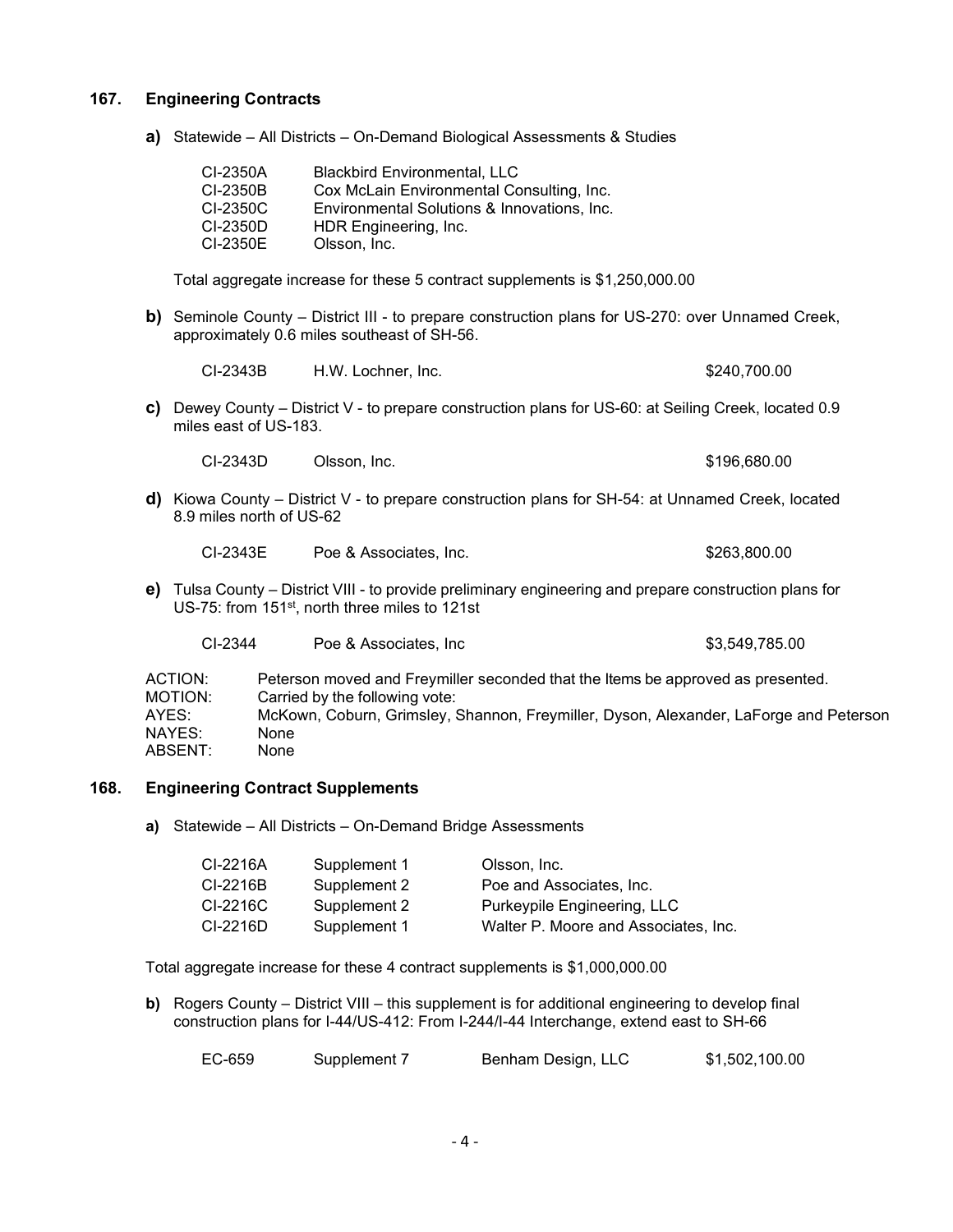**c)** Ottawa County – District VIII – this supplement is for additional engineering plans to develop final construction plans for US-60 over Spring and Neosho River, 11.1 MI. E. of US-69

EC-1509E Supplement 3 Garver, LLC \$127,223.10

ACTION: Grimsley moved and Freymiller seconded that the Items be approved as presented.<br>MOTION: Carried by the following vote: Carried by the following vote: AYES: McKown, Coburn, Grimsley, Shannon, Freymiller, Dyson, Alexander, LaForge and Peterson NAYES: None<br>ABSENT: None ABSENT:

#### **ITEMS PRESENTED BY CONSTRUCTION DIVISION ENGINEER DIVISION – Mr. McIntosh**

#### **169. Change Orders with Cumulative Total of \$75,000.00 or Less – Information Only**

- **a)** Alfalfa County US-64 SAP-202C(046)ES / 34554(04), \$0.63, -0.00% Underrun
- **b)** Beaver County US-83 STP-204B(036)(037)3P / 33405(04), \$25,200.00, 0.60%
- **c)** Bryan County US-69 NHPP-CRRS(022)(021)PM / 35084(04), \$20,393.60, 0.38%
- **d)** Cleveland County US-77 STP-114C(111)SS / 20997(04), #6, \$4,025.00, 0.03%
- **e)** Cleveland County US-77 STP-114C(111)SS / 20997(04), #7, \$3,575.00, 0.03%
- **f)** Cleveland County I-35 STP-214B(104)AG / 31506(04), \$959.79, 0.02%
- **g)** Cleveland County I-44 NHPPI-CRRS-(018)PM / 35093(04), \$28,017.86, 1.72%<br>**h)** Coal County SH-43 STP-115C(103)PM / 27569(04), \$14,422.50, 0.44%
- **h)** Coal County SH-43 STP-115C(103)PM / 27569(04), \$14,422.50, 0.44%
- 
- **i)** Creek County SH-33 SSR-219B(067)(068)SR / 32710(04), \$26,114.43, 1.18% **j)** Creek County - US-75A - SBR-219N(075)SB / 32731(04), \$12,350.50, 1.57%
- **k)** Creek County SH-51 SBR-219B(079)SB / 33449(04), \$7,760.00, 1.72%
- **l)** Dewey County Co. Rd. CIRB-222C(026)RB / 28699(04), \$13,958.85, 0.16%
- **m)** Ellis County Co. Rd. CIRB-223C(017)RB / 28457(04), \$206,068.60, -4.94% Underrun
- **n)** Garvin County US-77 STP-225C(086)PM / 29667(04), \$5,518.00, 0.16%
- **o)** Grady County US-62 STP-208F(078)PM / 30078(04), \$12,416.16, 8.22%
- **p)** Grady County Co. Rd. STP-226C(083)CI / 31113(04), \$14,111.19, 0.68%
- **q)** Harper County US-183 STP-130C(149)PM / 24224(04), \$18,938.28, 0.25%
- 
- **r)** Kay County I-35 NHPPI-CRRS(001)PM / 35291(04), \$10,692.00, 0.16%<br>**s)** Kiowa County US-183 NHPP-009N(101) AD / 32949(04), \$13,691.98, 2. **s)** Kiowa County - US-183 - NHPP-009N(101) AD / 32949(04), \$13,691.98, 2.93%
- **t)** Love County I-35 NHPPI-3500-(081)PM / 19576(05), \$60,826.88, -0.19% Underrun<br> **u)** McClain County Co. Rd. STP-244D(071)Cl / 33067(04), \$39,012.46, 5.09%
- **u)** McClain County Co. Rd. STP-244D(071)CI / 33067(04), \$39,012.46, 5.09%
- **v)** Muskogee County Co. Rd. STP-251D(109)CI / 33052(04), \$4.68, -0.00% Underrun
- **w)** Muskogee County I-40 SSP-251C(116)PM / SBR-4000(107)SB / 33440(04), #3, \$15.00, 0.00% Underrun
- **x)** Muskogee County I-40 SSP-251C(116)PM / SBR-4000(107)SB / 33440(04), #4, \$44,365.00, 0.92%
- **y)** Oklahoma County SH-152 NHPP-255N(540)(535)PM / 32882(09), \$20,000.00, .28%
- **z)** Osage County SH-18 SSP-157B(104)SS / 24262(04), \$297.00, 0.01%
- 
- **aa)** Osage County SH-99 STP-257B(035)(038)PM / 27995(04), \$462.00, 0.00%<br>**bb)** Osage County Ct. St. STP-272N(344)IG / 31313(08), \$5,445.00, 0.19% **bb)** Osage County - Ct. St. - STP-272N(344)IG / 31313(08), \$5,445.00, 0.19%
- **cc)** Osage County US-60 SSR-018N(078)SR / 33374(04), \$7,701.78, 1.00%
- **dd)** Pittsburg County US-270 STP-261B(103)PM / 29246(04), \$46,828.19, 1.52%
- 
- **ee)** Pittsburg County US-270 NHPP-261N(096)3P / 32783(04), \$4,800.00, -0.34% Underrun **ff)** Rogers County - SH-20 - STP-266B(081)PM / 27031(04), \$9,082.38, 0.02%
- 
- **gg)** Rogers County Co. Rd. STP-266D(073)CI / 31402(04), \$16,761.30, 0.73% **hh)** Rogers County - SH-88 - SSR-266C(092)(093)SR / 33379(04), \$12,017.25, 0.43%
- **ii)** Sequoyah County Co. Rd. CIRB-268C(069)RB / 28513(04), \$62.80, -0.00% Underrun<br>**ii)** Stephens County SH-29 STP-269C(054)PM / 24412(09), \$28,465.70, 0.23%
- 
- **jj)** Stephens County SH-29 STP-269C(054)PM / 24412(09), \$28,465.70, 0.23% **kk)** Tulsa County - Ct. St. - TAP-272D(296)IG / 31601(04), #2, \$7,117.41, 0.68%
- **ll)** Tulsa County Ct. St. TAP-272D(296)IG / 31601(04), #4, \$1,530.40, -0.15% Underrun
- **mm)** Tulsa County Ct. St. TAP-272D(296)IG / 31601(04), #5, \$3,973.50, 0.38%
- **nn)** Tulsa County I-244 STP-272F(271)PM / 33820(04), \$14,444.10, 0.22%
- **oo)** Tulsa County Ct. St. NHPP-272N(283)IG / 33959(04), \$7,084.00, 0.24%
- **pp)** Washington County US-75 NHPP-014N(102)PM / 23170(11), \$2,436.50, 1.11%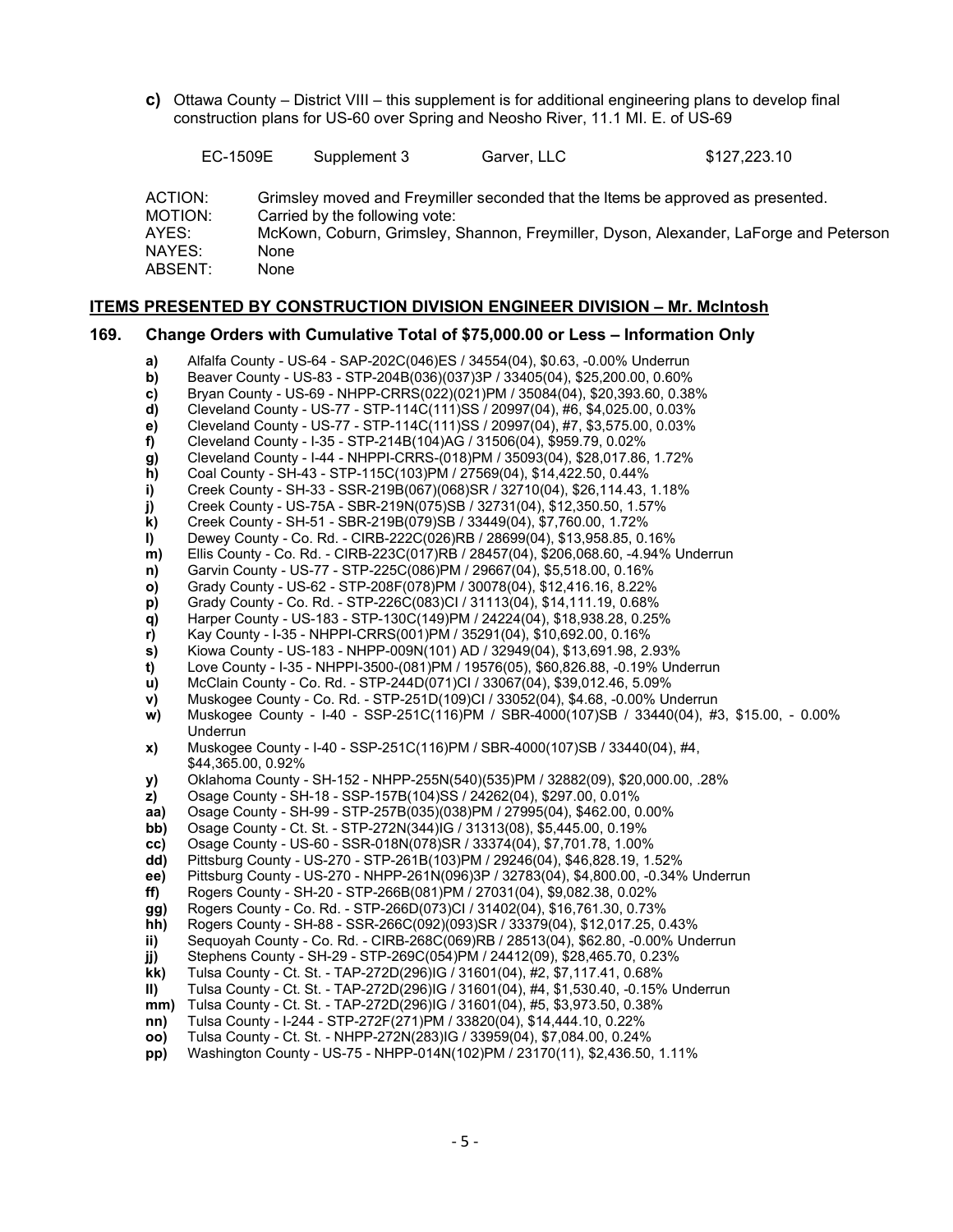# **170. Change Orders with Cumulative Total Greater than \$75,000.00 – Mr. McIntosh**

**a)** Beckham County - I-40B - NHPP-205N(086)PM / 27900(04), #6, \$72,055.87, 1.52% **b)** Beckham County - I-40B - NHPP-205N(086)PM / 27900(04), #7, \$80,641.04, 1.71% **c)** Blaine County - SH-58 - STP-206C(061)PM / 29512(04), \$43,448.00, 1.91% **d)** Caddo County - Co. Rd. - STP-208B(097)CI / 33680(04), \$33,348.30, 3.99% **e)** Coal County - SH-43 - STP-115C(103)PM / 27569(04), \$122,078.59, 3.76% **f)** Coal County - US-75 - SSR-215B(032)SR / 34584(04), \$13,167.00, 0.31% **g)** Custer County - SH-54 - STP-120C(133)PM / 24145(10), \$8,500.32, 0.13%<br> **h)** Custer County - I-40 - NHPPIY-0040-3(082)(085)SS / 26490(04), \$306,299. **h)** Custer County - I-40 - NHPPIY-0040-3(082)(085)SS / 26490(04), \$306,299.49, 1.83% **i)** Garfield County - Ct. St. - STP-224B(052)(053)UR / 17020(05), \$28,940.25, 0.63% **j)** Garvin County - I-35 - NHPPI-3500-(086)PM / 20970(08), \$79,465.39, 0.40% **k)** Garvin County - I-35 - SBR-125N(201)SB / 28184(04), \$2,116.55, 0.06% **l)** Grady County - SH-4 - STP-CRRS(002)PM / 35289(04), \$99,128.75, 7.67% **m)** Harmon County - Co. Rd. - CIRB-229C(016)RB / 28710(04), #4, \$62,633.87, 0.99% **n)** Harmon County - Co. Rd. - CIRB-229C(016)RB / 28710(04), #5, \$11,885.22, 0.19% **o)** Kingfisher County - US-81 - NHPP-237N(019)SS / 27980(04), \$66,953.77, -0.78% Underrun **p)** Kiowa County - SH-6 - STP-038B(232)SS / 15027(04), \$2,399.32, 0.01% **q)** Logan County - Co. Rd. - STP-242C(070)AG / 32641(04), \$42,393.38, -1.34% Underrun **r)** Love County - Co. Rd. - NHPPI-3500-(061)PM / 30365(04), \$130,000.00, 4.48% **s)** McClain County - I-35 - NHPPI-3500(094)PM / 31045(04), \$11,286.00, 0.09% **t)** McCurtain County - US-70 - NHPP-016N(014)(015)3P / 33392(04), \$48,083.72, 2.07% **u)** Noble County - Co. Rd. - CIRB-252C(056)RB / 25421(13), \$1,618.56, 0.04% **v)** Noble County - US-64 - SSR-252N(061)SR / 33426(04), \$79,606.99, 2.96% **w)** Oklahoma County - I-235 - NHPPI-2350-(009)PM / 09033(27), \$69,465.33, 0.07% **x)** Oklahoma County - Ct. St. - STP-255B(360)AG / 30326(04), \$3,761.05, 0.09% **y)** Oklahoma County - Ct. St. - STP-255B(461)AG / 31548(04), \$129,023.91, 2.94% **z)** Oklahoma County - US-62 - NHPP-255N(522)3B / 34814(04), \$47,295.00, 11.42% **aa)** Osage County - SH-99 - STP-257B(056)SS / 28860(04), \$7,938.44, 0.80% **bb)** Osage County - US-60 - NHPP-257N(060)SS / 29587(04), \$330.00, 0.01% **cc)** Osage County - US-60 - SBR-257N(080)SB / 32732(04), \$40,078.10, 3.26% **dd)** Pontotoc County - SH-48 - SSR-262B(051)SR / 33753(04), \$125.60, 0.02% **ee)** Pushmataha County - Co. Rd. - CIRB-264D(068)(069)RB / 28631(04), \$91,273.69, 1.70%<br>**ff)** Sequoyah County - I-40 - NHPPI-4000-(248)FP / NHPPI-4000-(064)PM / 10618(07), **ff)** Sequoyah County - I-40 - NHPPI-4000-(248)FP / NHPPI-4000-(064)PM / 10618(07), \$94,374.28, 0.22% **gg)** Sequoyah County - I-40 - NHPPI-4000-(076)(075)PM / SBR-4000(080)SB / 28988(04), \$28,065.00, 0.08% **hh)** Tulsa County - Ct. St. - STP-272B(278)CI / 30703(04), \$1,366.60, 0.05% **ii)** Tulsa County - Ct. St. - NHPP-272N(283)IG / 33959(04), \$172,842.90, 5.79% ACTION: LaForge moved and Peterson seconded that the Items be approved as presented. MOTION: Carried by the following vote:

AYES: McKown, Coburn, Grimsley, Shannon, Freymiller, Dyson, Alexander, LaForge and Peterson NAYES: None

ABSENT: None

#### **ITEMS PRESENTED BY THE COMPTROLLER DIVISION**

#### **171. Proposed Bid Openings – Mr. Hackney, Project Funding Manager**

- **a)** Final February, 2022 Proposed Bid Opening
- **b)** Tentative March, 2022 Proposed Bid Opening
- **c)** Tentative April, 2022 Proposed Bid Opening

| ACTION: | Alexander moved and Dyson seconded that the Items be approved as presented. |  |
|---------|-----------------------------------------------------------------------------|--|
|         |                                                                             |  |

MOTION: Carried by the following vote:

AYES: McKown, Coburn, Grimsley, Shannon, Freymiller, Dyson, Alexander, LaForge and Peterson NAYES: None

ABSENT: None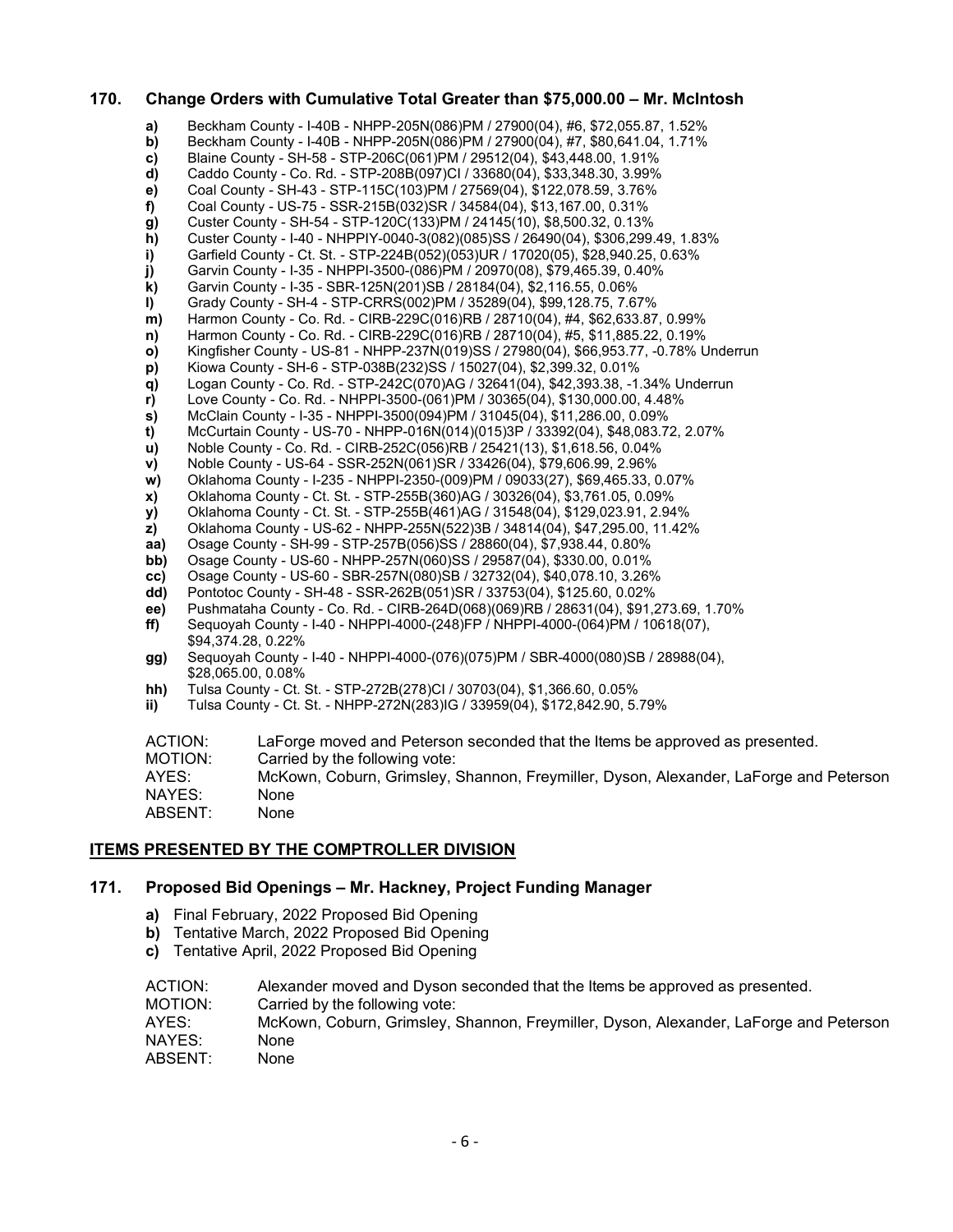# **ITEM PRESENTED BY DIRECTOR OF OPERATIONS – Mr. Davis**

### **172. Request for Additional Appropriations on Emergency Bridge Repair Project**

Bryan & Marshall Counties – District II – Additional Appropriations for Roosevelt Bridge (US-70) over Lake Texoma Emergency Bridge Repair Project Item No. 87 at June 7, 2021 Commission Meeting - \$66,000.00

ACTION: Grimsley moved and Freymiller seconded that the Items be approved as presented.<br>MOTION: Carried by the following vote: Carried by the following vote: AYES: McKown, Coburn, Grimsley, Shannon, Freymiller, Dyson, Alexander, LaForge and Peterson<br>NAYES: None NAYES: ABSENT: None

# **ITEM PRESENTED BY THE OFFICE ENGINEER – Mr. Delce**

### **173. Awards**

- **a)** Deferral from the October 14, 2021 Regular Bid Opening
- **b)** November 18, 2021 Regular Bid Opening

| ACTION:  | Shannon moved and LaForge seconded that the Items be approved as presented.           |
|----------|---------------------------------------------------------------------------------------|
| MOTION:  | Carried by the following vote:                                                        |
| AYES:    | McKown, Coburn, Grimsley, Shannon, Freymiller, Dyson, Alexander, LaForge and Peterson |
| NAYES: I | None                                                                                  |
| ABSENT:  | None                                                                                  |

#### **NOTE:** *Commissioner Peterson asked the reason why 3 bids were rejected.*

Mr. Delce explained on Call Order 535, we only had 1 bid on that project, and we found an error in the bid and that if awarded it would cause a significant overrun change order. Call Order 582 that project was 55% over estimated and Call Order 600 there were some plan errors that were caught by some of the bidders and we felt that awarding at this time would just put us at risk.

#### **ITEM PRESENTED BY THE DIRECTOR – Mr. Gatz**

#### **174. Director's Report**

Secretary Gatz started off by reading a Declaration of Emergency into the record. He authorized this on November 24<sup>th</sup> for repairs to a damaged portion of bridge structure at US-69 over Washington Street in District 2. The estimated cost was \$125,000, work was completed yesterday and traffic is back to normal.

He informed the Commissioners that DOT's across the country will spend considerable time trying to understand and identifying the complexities of the funding of the Infrastructure Investment and Jobs Act that was signed into law by President Biden in November. He stated there has been a whole lot of confusion about what we did receive in the 5 Year Reauthorization Bill. This nearly \$5 billion bill is the expected reauthorization for the next 5 years, but much of it is for several new program areas such as water, sewer, rail, broadband etc.; but it does not really add more funds for ODOT. Our 5-Year highway funding bill was included in this Act. So, a tremendous amount of reconciliation is going to have to go on before we get a true picture of what the Infrastructure Investment Jobs Act means for the highway program. There are a lot of moving parts, tremendous amount of confusion; we want to be excited about having that infrastructure investment opportunity, but it's hard to be too excited until we really understand what it means. So, I appreciate your patience with us as we continue to try to sort this out; and I will give you a monthly update, if not more regular than that as information starts to come forward.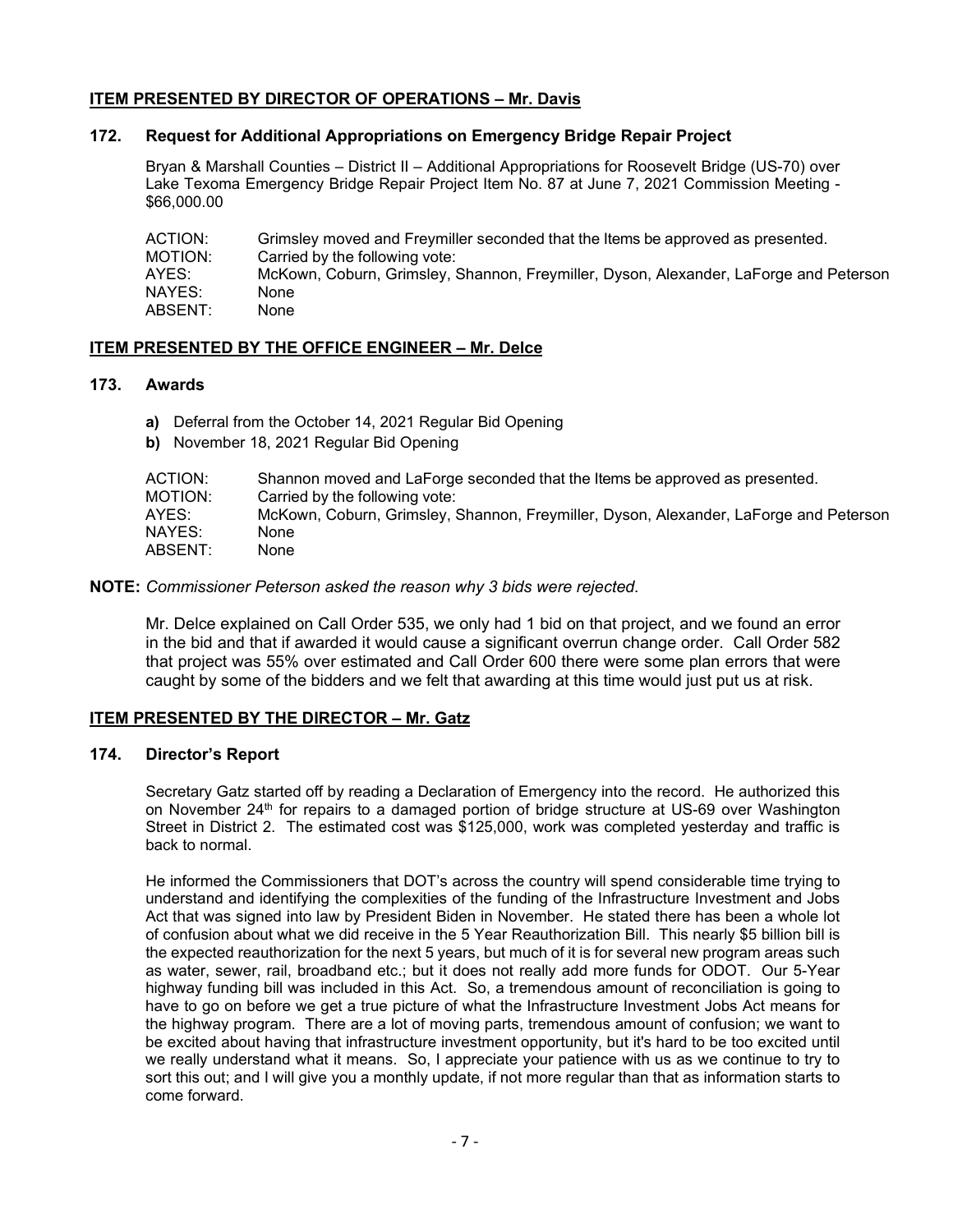He said last month Commissioner Grimsley asked about how we prepare the traveling public on winter weather assistance. So, he prepared a PowerPoint presentation about our Advanced Traveler Information System (ATIS). This system provides information to the public about actual highway speeds, construction zones, live traffic cameras, weather data, road conditions, etc. Travelers can access information through the free download WAZE and Drive Oklahoma Apps; but also, through [www.OKTraffic.org;](http://www.oktraffic.org/) and www.OKRoads.org.

He discussed several Task Forces ODOT has recently been involved with:

- **Hydrogen Production Task Force** looking at alternative fuel sources. They presented a report to the Governor last week.
- **Advanced Mobility Advisory Council** exploring the potential for drones, autonomous vehicles, etc.
- **Road User Charge Task Force** investigating alternatives to the motor fuel tax for electric/hybrid vehicles.

He updated the Commission on our Modernization Efforts:

- We have completed our restructure of the Multi Modal Division to combine Rail, Transit and Waterways.
- The Office of Innovation has been created and is ready to be staffed.
- Our Materials Division is providing services to OTA.
- Procurement Division is exploring the possibility of getting OTA onboard with P-Card.
- Office Engineer is letting projects for OTA.
- OTA has adopted ODOT's specifications.
- ODOT's GIS Branch has offered their services to OTA and OAC.
- Holly Lowe has been appointed to be the Transportation Cabinet Auditor*.*

He stated that Modernization will never end and we want to continue to make improvements in the way our agency is run.

**Information Only**: No Commission action required.

#### **ITEM PRESENTED BY COMMISSION CHAIRMAN**

#### **175. Adjournment Motion**

| ACTION: | Shannon moved and Coburn seconded that the Meeting be adjourned.                      |
|---------|---------------------------------------------------------------------------------------|
| MOTION: | Carried by the following vote:                                                        |
| AYES:   | McKown, Coburn, Grimsley, Shannon, Freymiller, Dyson, Alexander, LaForge and Peterson |
| NAYES:  | None                                                                                  |
| ABSENT: | None                                                                                  |

#### **Meeting adjourned at 11:55 a.m.**